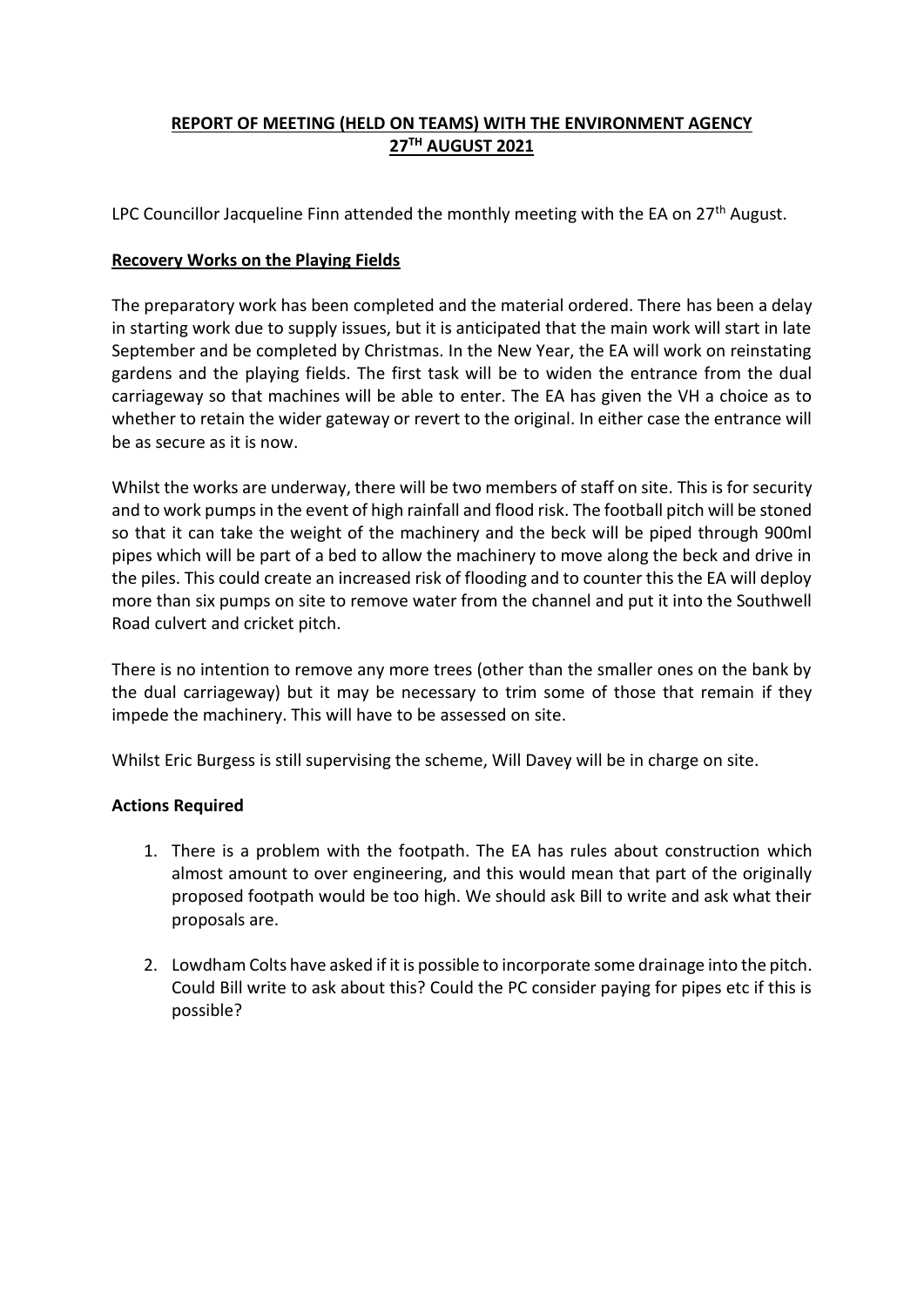

## **MAIN FLOOD RELIEF SCHEME**

The Outline Business Case has been completed and Alex has answered a number of questions put. He is hoping that it will be recommended for approval next week.

The EA are consulting all relevant statutory undertakers and engaging with affected landowners. Two pieces of land are to be purchased and contracts may be exchanged on one next week.

The EA are dealing directly with Lowdham Grange. It may be necessary to use the access road at times and the bridge must be checked for weight bearing.

Clarkes will have to have a new farm access.

They are now at the point where more detailed design can be undertaken. They are trying to design a natural looking channel for the beck which may incorporate a boardwalk for the footpath.

The Citizens' Space Page will be updated

A planning application will have to be submitted to NSDC